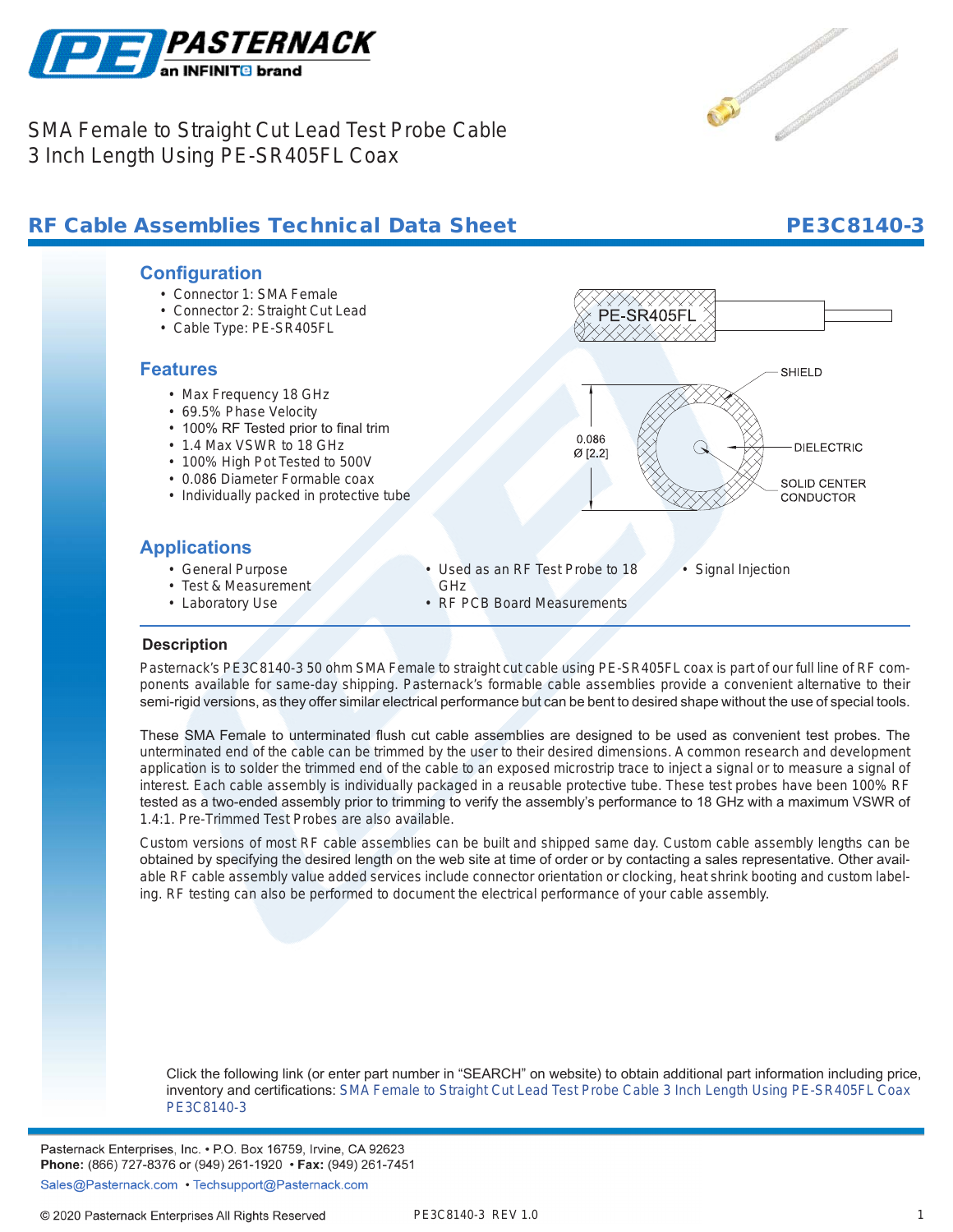

Contractor of the contractor of the contractor

## SMA Female to Straight Cut Lead Test Probe Cable 3 Inch Length Using PE-SR405FL Coax

## RF Cable Assemblies Technical Data Sheet **PE3C8140-3**

### **Electrical Specifications**

| <b>Description</b>            | <b>Minimum</b> | <b>Typical</b> | <b>Maximum</b> | <b>Units</b>                     |
|-------------------------------|----------------|----------------|----------------|----------------------------------|
| <b>Frequency Range</b>        | DC             |                | 18             | GHz                              |
| <b>VSWR</b>                   |                |                | 1.4:1          |                                  |
| Velocity of Propagation       |                | 69.5           |                | $\%$                             |
| Capacitance                   |                | 29 [95.14]     |                | pF/ft [pF/m]                     |
| DC Resistance Inner Conductor |                | 65.7 [215.55]  |                | $\Omega$ /1000ft [ $\Omega$ /Km] |
| DC Resistance Outer Conductor |                | 10.2 [33.46]   |                | $Ω/1000ft$ [ $Ω$ /Km]            |

### **Mechanical Specifications**

**Cable Assembly** Length\* 3 in [76.2 mm]

**Cable** Cable Type PE-SR405FL Impedance 50 Ohms Inner Conductor Type Solid Inner Conductor Material and Plating Copper Clad Steel, Silver Dielectric Type PTFE Number of Shields 1 Outer Conductor Material and Plating Copper, Tin

Repeated Minimum Bend Radius 0.78 in [19.81 mm]

### **Connectors**

| <b>Description</b>                  | <b>Connector 1</b>                 | <b>Connector 2</b>       |
|-------------------------------------|------------------------------------|--------------------------|
| Type                                | <b>SMA Female</b>                  | <b>Straight Cut Lead</b> |
| Impedance                           | 50 Ohms                            |                          |
| <b>Contact Material and Plating</b> | Beryllium Copper, Gold over Nickel |                          |
| Dielectric Type                     | <b>PTFE</b>                        |                          |
| Body Material and Plating           | Brass, Gold over Nickel            |                          |
|                                     |                                    |                          |

### **Compliance Certifications** (see [product page](https://www.pasternack.com/sma-female-straight-cut-sexless-pe-sr405fl-cable-assembly-pe3c8140-3-p.aspx) for current document)

### **Plotted and Other Data**

Notes:

Click the following link (or enter part number in "SEARCH" on website) to obtain additional part information including price, inventory and certifications: [SMA Female to Straight Cut Lead Test Probe Cable 3 Inch Length Using PE-SR405FL Coax](https://www.pasternack.com/sma-female-straight-cut-sexless-pe-sr405fl-cable-assembly-pe3c8140-3-p.aspx) [PE3C8140-3](https://www.pasternack.com/sma-female-straight-cut-sexless-pe-sr405fl-cable-assembly-pe3c8140-3-p.aspx)

Pasternack Enterprises, Inc. • P.O. Box 16759, Irvine, CA 92623 Phone: (866) 727-8376 or (949) 261-1920 • Fax: (949) 261-7451

Sales@Pasternack.com • Techsupport@Pasternack.com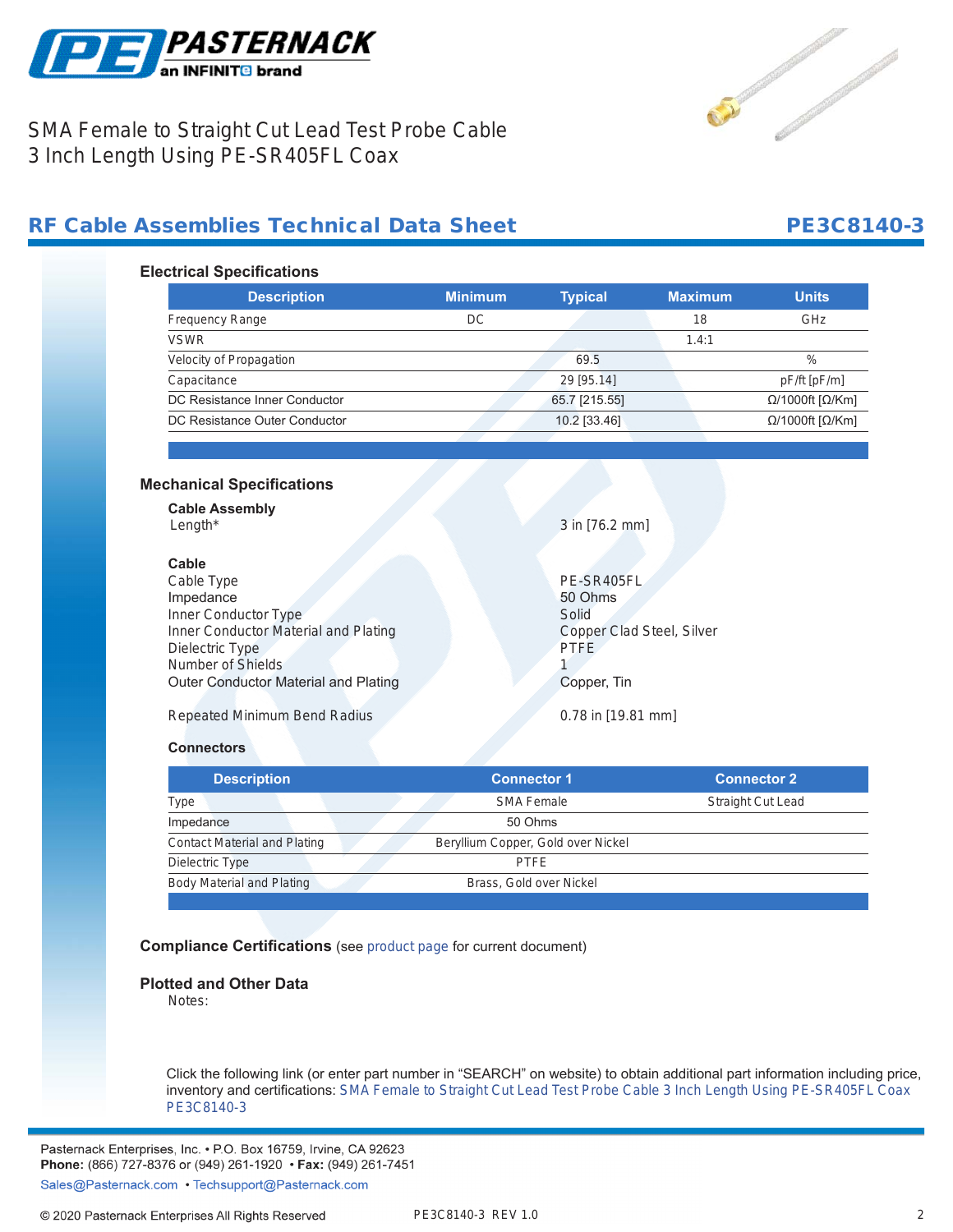



SMA Female to Straight Cut Lead Test Probe Cable 3 Inch Length Using PE-SR405FL Coax

## RF Cable Assemblies Technical Data Sheet

## PE3C8140-3



Pasternack Enterprises, Inc. • P.O. Box 16759, Irvine, CA 92623 Phone: (866) 727-8376 or (949) 261-1920 • Fax: (949) 261-7451 Sales@Pasternack.com • Techsupport@Pasternack.com

© 2020 Pasternack Enterprises All Rights Reserved